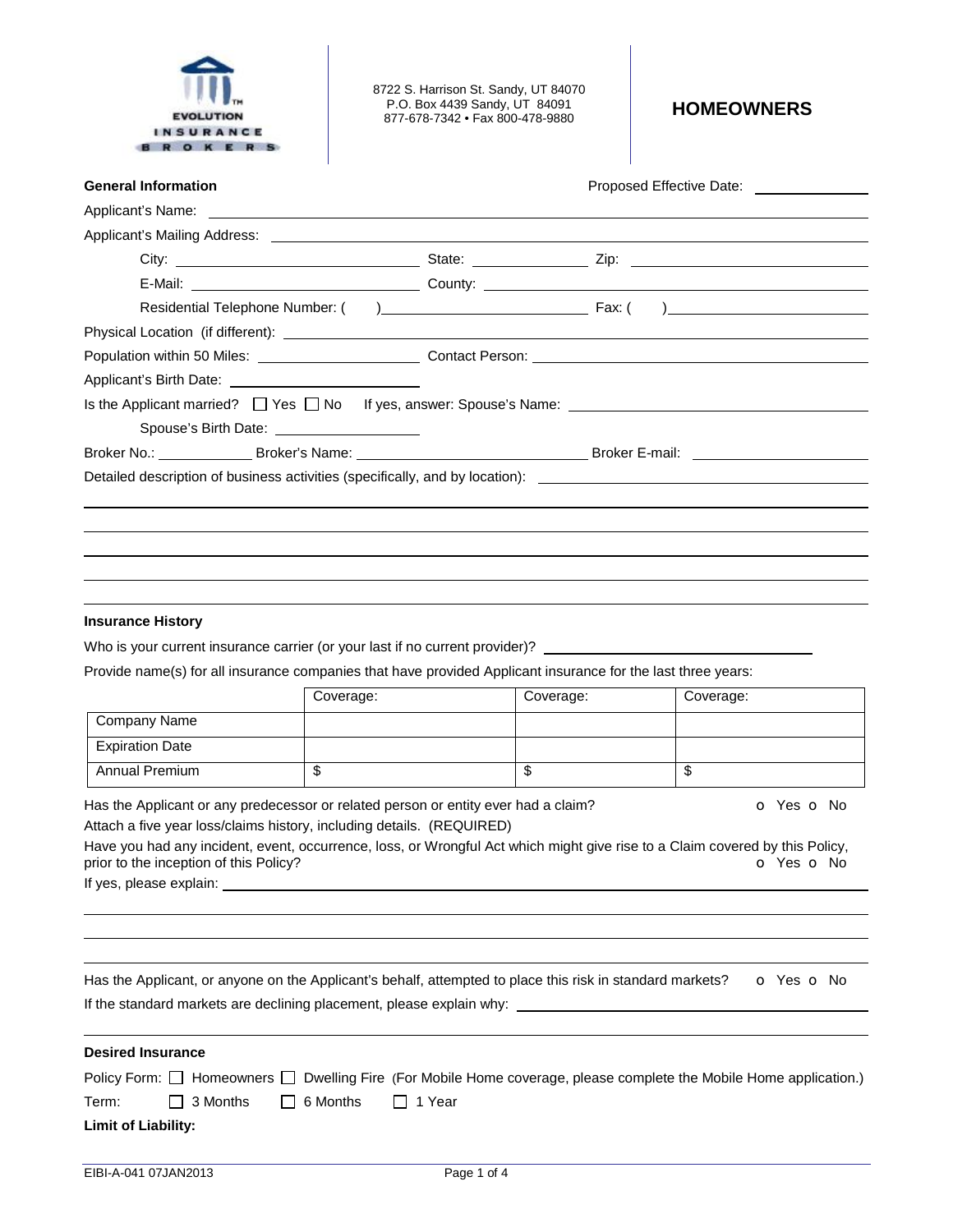|             | Per Act/Aggregate                                                                                                                                                                                                              | OR.     | Per Person/Per Act/Aggregate                                                                                                  |  |  |  |  |
|-------------|--------------------------------------------------------------------------------------------------------------------------------------------------------------------------------------------------------------------------------|---------|-------------------------------------------------------------------------------------------------------------------------------|--|--|--|--|
| $\circ$     | \$50,000/\$100,000                                                                                                                                                                                                             | $\circ$ | \$25,000/\$50,000/\$100,000                                                                                                   |  |  |  |  |
| $\circ$     | \$150,000/\$300,000                                                                                                                                                                                                            | $\circ$ | \$75,000/\$150,000/\$300,000                                                                                                  |  |  |  |  |
| $\mathbf o$ | \$250,000/\$1,000,000                                                                                                                                                                                                          | $\circ$ | \$100,000/\$250,000/\$1,000,000                                                                                               |  |  |  |  |
| $\circ$     | \$500,000/\$1,000,000                                                                                                                                                                                                          | $\circ$ | \$250,000/\$500,000/\$1,000,000                                                                                               |  |  |  |  |
| $\circ$     | Other:                                                                                                                                                                                                                         | $\circ$ | Other:                                                                                                                        |  |  |  |  |
|             | $\frac{1}{2}$<br>Dwelling:                                                                                                                                                                                                     |         | Loss of Use:<br>$\frac{1}{2}$                                                                                                 |  |  |  |  |
|             |                                                                                                                                                                                                                                |         | Liability:                                                                                                                    |  |  |  |  |
|             | Personal Property: \$                                                                                                                                                                                                          |         |                                                                                                                               |  |  |  |  |
|             | $\Box$ \$500 $\Box$ \$1,000 $\Box$ \$1,500<br>Deductible:                                                                                                                                                                      |         | $\Box$ \$2,500<br>$\Box$ \$5,000<br>$\Box$ \$10,000                                                                           |  |  |  |  |
|             | <b>Self-Insured Retention (SIR):</b> $\Box$ \$1,000 (Minimum) $\Box$ \$1,500                                                                                                                                                   |         | $\Box$ \$2,500<br>$\Box$ \$5,000<br>$\Box$ \$10,000                                                                           |  |  |  |  |
|             | Wind Deductible: \$                                                                                                                                                                                                            |         |                                                                                                                               |  |  |  |  |
|             | <b>Property Information</b>                                                                                                                                                                                                    |         |                                                                                                                               |  |  |  |  |
| 1.          |                                                                                                                                                                                                                                |         |                                                                                                                               |  |  |  |  |
| 2.          | Is this location within 50 miles of an ocean or a great lake?                                                                                                                                                                  |         | $\Box$ Yes $\Box$ No                                                                                                          |  |  |  |  |
| 3.          | Total monthly household income and source(s) \$__________________________________                                                                                                                                              |         |                                                                                                                               |  |  |  |  |
| 4.          | Has the Applicant ever filed for bankruptcy? $\Box$ Yes $\Box$ No                                                                                                                                                              |         |                                                                                                                               |  |  |  |  |
| 5.          |                                                                                                                                                                                                                                |         |                                                                                                                               |  |  |  |  |
|             | a.                                                                                                                                                                                                                             |         |                                                                                                                               |  |  |  |  |
|             | b.                                                                                                                                                                                                                             |         |                                                                                                                               |  |  |  |  |
|             | c.                                                                                                                                                                                                                             |         |                                                                                                                               |  |  |  |  |
|             | d.                                                                                                                                                                                                                             |         |                                                                                                                               |  |  |  |  |
| 6.          |                                                                                                                                                                                                                                |         |                                                                                                                               |  |  |  |  |
| 7.          | Remaining balance of mortgage: \$                                                                                                                                                                                              |         |                                                                                                                               |  |  |  |  |
| 8.          |                                                                                                                                                                                                                                |         |                                                                                                                               |  |  |  |  |
| 9.          | Are mortgage payments current? $\Box$ Yes $\Box$ No                                                                                                                                                                            |         |                                                                                                                               |  |  |  |  |
| 10.         |                                                                                                                                                                                                                                |         | Use/Occupancy (circle number of occupants): $1 \quad 2 \quad 3 \quad 4 \quad \Box$ Family $\Box$ Owner $\Box$ Tenant Occupied |  |  |  |  |
|             |                                                                                                                                                                                                                                |         | Commercial (describe current or former occupancy): ______________________________                                             |  |  |  |  |
|             | Structural Information <b>Structural</b> Information                                                                                                                                                                           |         |                                                                                                                               |  |  |  |  |
| 11.         | $\Box$ Yes $\Box$ No If yes, answer:<br>Is the building currently vacant?                                                                                                                                                      |         |                                                                                                                               |  |  |  |  |
|             | a.                                                                                                                                                                                                                             |         |                                                                                                                               |  |  |  |  |
|             | b.                                                                                                                                                                                                                             |         |                                                                                                                               |  |  |  |  |
| 12.         | Year built: The contract of the contract of the contract of the contract of the contract of the contract of the contract of the contract of the contract of the contract of the contract of the contract of the contract of th |         |                                                                                                                               |  |  |  |  |
| 13.         | Stories: _________________                                                                                                                                                                                                     |         |                                                                                                                               |  |  |  |  |
| 14.         |                                                                                                                                                                                                                                |         |                                                                                                                               |  |  |  |  |
| 15.         |                                                                                                                                                                                                                                |         |                                                                                                                               |  |  |  |  |
|             | $\Box$ Within 1 mile<br>$\Box$ 1-5 miles<br>$\Box$ Over 5 miles<br>16. Distance to nearest fire department?                                                                                                                    |         |                                                                                                                               |  |  |  |  |
|             | $\Box$ Frame<br>$\Box$ Masonry<br>17. Construction:                                                                                                                                                                            |         |                                                                                                                               |  |  |  |  |
|             | $\Box$ Attached $\Box$ Free standing<br>18. Garage:                                                                                                                                                                            |         | $\Box$ None                                                                                                                   |  |  |  |  |
|             | $\Box$ Tin $\Box$ Earthen $\Box$ Tile $\Box$ Gravel<br>19. Type of roof:<br>$\Box$ Shingle                                                                                                                                     |         | $\Box$ Other:                                                                                                                 |  |  |  |  |
|             | 20. Has the roof been replaced?<br>$\Box$ Yes $\Box$ No                                                                                                                                                                        |         |                                                                                                                               |  |  |  |  |
|             | 21. Roof condition:<br>$\Box$ Excellent $\Box$ Good<br>$\Box$ Fair                                                                                                                                                             |         | $\Box$ Poor                                                                                                                   |  |  |  |  |
|             | 22. Type of wiring:<br>$\Box$ Copper<br>$\Box$ Aluminum                                                                                                                                                                        |         | □ Other: ______________________                                                                                               |  |  |  |  |
|             |                                                                                                                                                                                                                                |         |                                                                                                                               |  |  |  |  |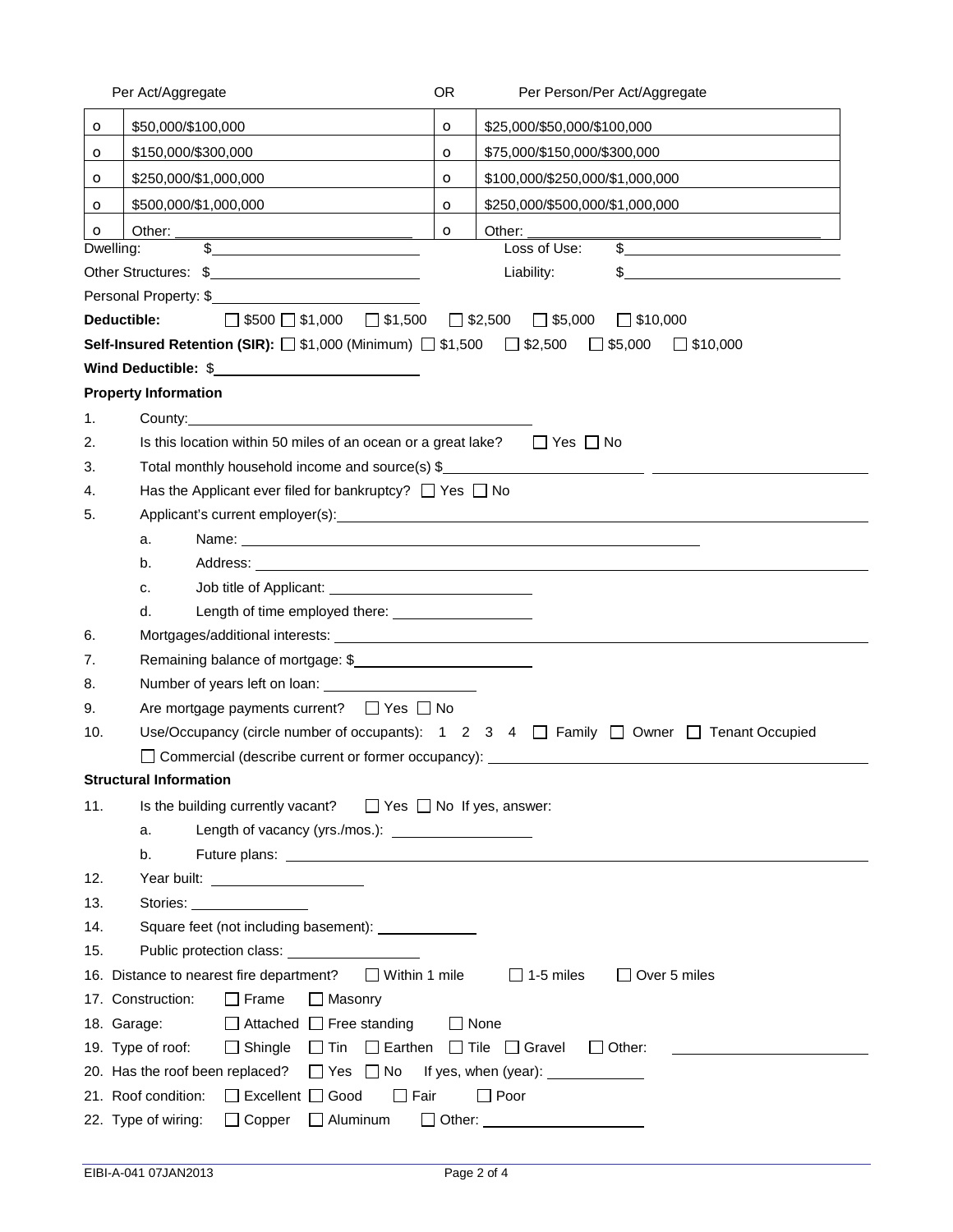|     | 23. Has the wiring been replaced? $\Box$ Yes<br>$\Box$ No<br>If yes, when (year): 1999                                                                                                                                                                                      |
|-----|-----------------------------------------------------------------------------------------------------------------------------------------------------------------------------------------------------------------------------------------------------------------------------|
|     | 24. Plumbing type: □ Lead<br>$\Box$ Copper                                                                                                                                                                                                                                  |
|     | 25. Has the plumbing been replaced? $\Box$ Yes $\Box$ No If yes, when (year):                                                                                                                                                                                               |
|     | 26. Foundation type: □ Cement Foundation □ Pylons □ Other: _____________________                                                                                                                                                                                            |
|     | $\Box$ Good<br>$\Box$ Poor<br>27. Describe condition of foundation:<br>$\Box$ Needs Repair                                                                                                                                                                                  |
|     | 28. Soil conditions around structure:<br>$\Box$ Sand<br>$\Box$ Clay                                                                                                                                                                                                         |
|     | $\Box$ Yes<br>$\Box$ No<br>29. Primary heat source: Does the property contain a kerosene or woodstove?                                                                                                                                                                      |
|     | 30. Central air?<br>$\Box$ Yes<br>  No                                                                                                                                                                                                                                      |
|     |                                                                                                                                                                                                                                                                             |
|     | $\Box$ Excellent $\Box$ Good<br>32. Condition of dwelling:<br>$\Box$ Above Average<br>$\Box$ Fair                                                                                                                                                                           |
|     | 33. Livestock or domestic pets? $\Box$ Yes<br>□ No If yes, please describe: University of the Material Property of the Material Property of the Material Property of the Material Property of the Material Property of the Material Property of the Material Property of th |
|     | 34. Smoke detector?<br>$\Box$ Battery $\Box$ Direct Wire<br>$\Box$ None                                                                                                                                                                                                     |
|     | 35. Carbon monoxide detector?<br>□ Battery □ Direct Wire<br>$\Box$ None                                                                                                                                                                                                     |
|     | <b>Surrounding Hazards</b>                                                                                                                                                                                                                                                  |
|     |                                                                                                                                                                                                                                                                             |
| 36. | Is structure surrounded by trees? $\Box$ Yes $\Box$ No If yes, please answer:                                                                                                                                                                                               |
|     |                                                                                                                                                                                                                                                                             |
| 37. | Are there telephone or electrical poles close to structure? $\Box$ Yes $\Box$ No                                                                                                                                                                                            |
| 38. |                                                                                                                                                                                                                                                                             |
| 39. | Are there any other factors that would constitute a wind hazard?<br>$\Box$ Yes $\Box$ No                                                                                                                                                                                    |
| 40. | Are there any bodies of water close to structure including rivers, lakes, ponds, or any other possible water hazard?                                                                                                                                                        |
|     |                                                                                                                                                                                                                                                                             |
| 41. | Is structure located in flood plain? $\Box$ Yes $\Box$ No                                                                                                                                                                                                                   |
|     | If yes, what is the frequency of floods in that area? __________________________                                                                                                                                                                                            |
| 42. | Has there ever been flood damage to structure? $\Box$ Yes $\Box$ No                                                                                                                                                                                                         |
|     |                                                                                                                                                                                                                                                                             |
| 43. | Distance from fire hydrant: $\Box$ Within 500 feet $\Box$ 501 feet-1,000 feet $\Box$ Over 1,000 feet                                                                                                                                                                        |
| 44. | Are there any kind of fuel storage structures, including propane tanks, located near structure?<br>$\Box$ Yes $\Box$ No                                                                                                                                                     |
|     |                                                                                                                                                                                                                                                                             |

## **REPRESENTATIONS AND WARRANTIES**

The "Applicant" is the party to be named as the "Insured" in any insuring contract if issued. By signing this Application, the Applicant for insurance hereby represents and warrants that the information provided in the Application, together with all supplemental information and documents provided in conjunction with the Application, is true, correct, inclusive of all relevant and material information necessary for the Insurer to accurately and completely assess the Application, and is not misleading in any way. The Applicant further represents that the Applicant understands and agrees as follows: (i) the Insurer can and will rely upon the Application and supplemental information provided by the Applicant, and any other relevant information, to assess the Applicant's request for insurance coverage and to quote and potentially bind, price, and provide coverage; (ii) the Application and all supplemental information and documents provided in conjunction with the Application are warranties that will become a part of any coverage contract that may be issued; (iii) the submission of an Application or the payment of any premium does not obligate the Insurer to quote, bind, or provide insurance coverage; and (iv) in the event the Applicant has or does provide any false, misleading, or incomplete information in conjunction with the Application, any coverage provided will be deemed void from initial issuance.

The Applicant hereby authorizes the Insurer and its agents to gather any additional information the Insurer deems necessary to process the Application for quoting, binding, pricing, and providing insurance coverage including, but not limited to, gathering information from federal, state, and industry regulatory authorities, insurers, creditors, customers, financial institutions, and credit rating agencies. The Insurer has no obligation to gather any information nor verify any information received from the Applicant or any other person or entity. The Applicant expressly authorizes the release of information regarding the Applicant's losses, financial information, or any regulatory compliance issues to this Insurer in conjunction with consideration of the Application.